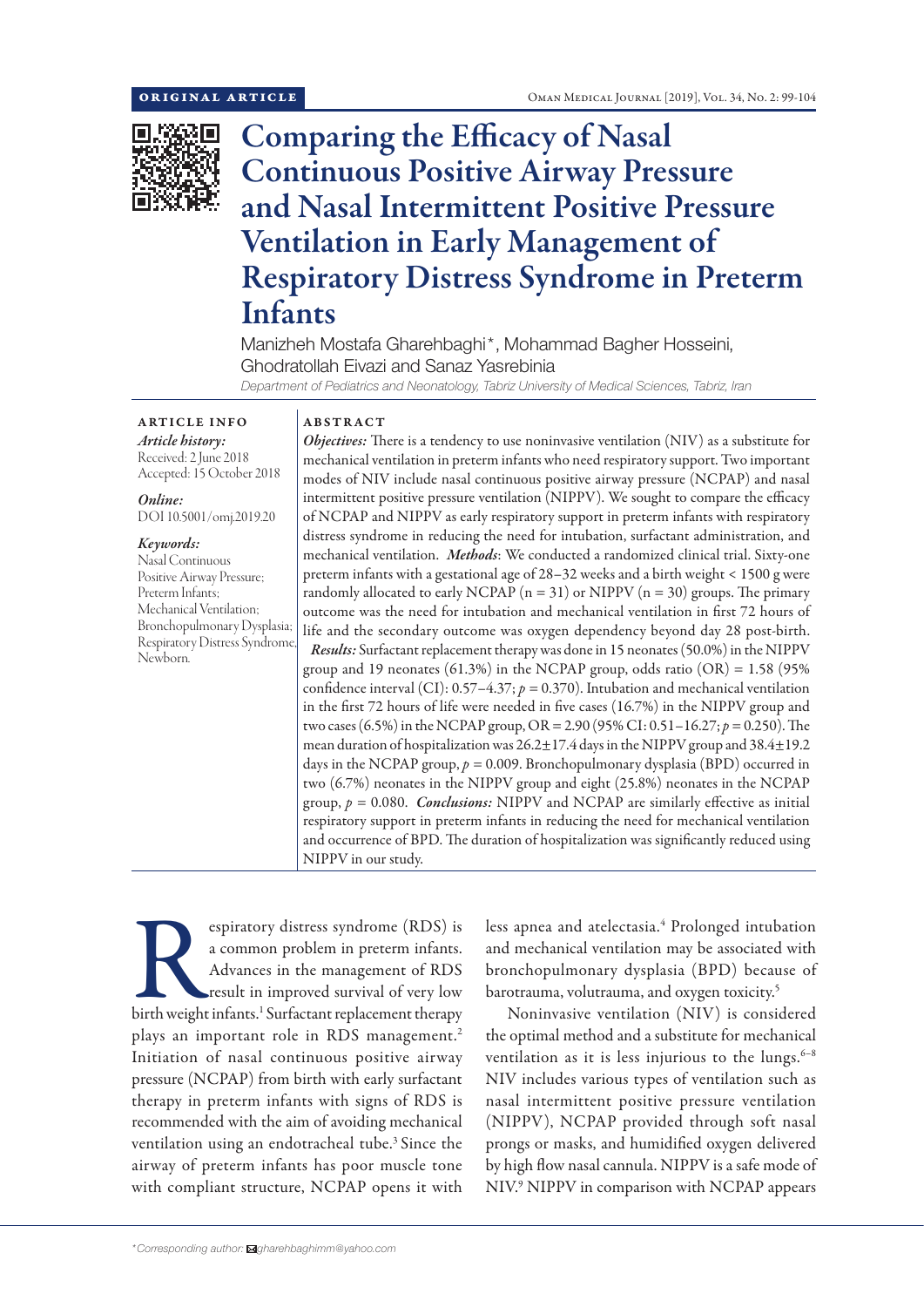to enhance the success rate of extubation from mechanical ventilation.10–12 It is more effective than NCPAP in apnea of prematurity.<sup>13</sup> We hypothesized that the early use of NIPPV after birth reduces the need for surfactant replacement therapy and lowers the rate of intubation, mechanical ventilation, and BPD. However, there are a few studies that compared these two NIV methods as primary respiratory support after birth.<sup>14-16</sup> This study was conducted to compare two methods of NIV (NCPAP vs. NIPPV) as primary respiratory support in the management of RDS and its effect on the need for endotracheal intubation, surfactant replacement therapy, and mechanical ventilation.

# METHODS

We conducted a randomized clinical trial of 61 inborn preterm infants admitted to the neonatal intensive care unit (NICU) in Al Zahra Hospital, a referral tertiary hospital, in Northwest Iran. Preterm infants with gestational age of 28–32 weeks and birth weight 1000–1500 g were eligible for inclusion in the study. The study was approved by the ethics committee of Tabriz University of Medical Sciences and registered in Iranian Registry of Clinical Trials (IRCT 201702063915N19). Written informed consent was obtained from infants' parents. Exclusion criteria were neonates with major congenital anomalies, severe cardiovascular instability and birth asphyxia (one-minute Apgar score  $\leq$  3), major cardiac diseases (not including patent ductus arteriosus), and parental refusal. Infants who needed endotracheal intubation at birth due to ineffective respiratory drive were also excluded from the study.

Our center policy is resuscitation according to the Neonatal Resuscitation Program (NRP)<sup>17</sup> and stabilization of the infant using NCPAP for preterm neonates in the delivery room and saving intubation only for those who have apnea or ineffective respiration.

Neonates who met the inclusion criteria were randomly allocated to either the NCPAP or NIPPV group upon arrival in NICU. NCPAP was administered through short bilateral nasal prongs, intermittently with a nasal mask. Distending pressure was generated by a variable flow NCPAP device and peak end expiratory pressure (PEEP) 5–6 cm  $H_2O$ and flow 6–7 L/min (Fisher & Paykel Health Care limited, New Zealand). Neonates in the NIPPV

group received peak inspiratory pressure (PIP) 18–20 cm  $H_2O$ , PEEP 5–6 cm  $H_2O$ , and frequency 30–40/min, time inspiration 0.35–0.40 sec, flow rate 6–8 L/min, trigger sensitivity of 4 using Inspiration 5i ventilators (e Vent Medical Ltd, Ireland). Weaning strategy was PIP gradual reduction by decrements of 2 cm  $H_2O$  during weaning until it reached 14 cm  $H_2O$ . The rate adjusted by decrements of 5–10/ min, while the neonate is hemodynamically stable, steadily increase spontaneous respiratory effort, and arterial blood gas values suggest that ventilator needs are decreasing.

We do not use prophylactic surfactants. Patients with evidence of respiratory compromise (tachypnea, retractions, and/or nasal flaring) shortly after delivery, a persistent oxygen requirement and radiographic findings of RDS received surfactant in both groups. Curosurf® (Poractant alfa, Chiesi Farmaceutici, Italy) 200 mg/kg/dose (2.5 mL/kg/ dose intratracheally) with INtubation-SURfactant-Extubation (INSURE) technique was used. Caffeine citrate was administered at an initial dose of 20 mg/ kg followed by 10 mg/kg as a maintenance dose. In all studied neonates, RDS score was recorded based on respiratory rate, retractions, presence of grunting and respiratory sounds, received fraction of inspired oxygen (FiO<sub>2</sub>), and gestational age. All patients were monitored (Vectra, Sazgan Gostar co. Ltd, Tehran, Iran). The primary outcome was the need for surfactant replacement therapy or the failure of NIV and need for intubation during the first 72 hours of admission. Intubation was indicated either when the arterial oxygen saturation was less than 85%, partial pressure arterial oxygen  $(\text{PaO}_2) \le 50 \text{ mmHg}$  while receiving FiO<sub>2</sub>  $\geq$  0.4, the partial pressure of carbon dioxide (PCO<sub>2</sub>) was more than 65 mmHg with a pH < 7.2 on arterial blood gas analysis, or the occurrence of more than four apneic episodes in the first hours, more than two episodes of bagging per hour, clinical signs suggested necrotizing enterocolitis (NEC), or gastrointestinal perforation and hemodynamic instability. The secondary outcome was considered BPD or other complications of prematurity, duration of hospital stay, and mortality. BPD was defined as dependence on supplemental oxygen or mechanical respiratory support through day 28 post-birth. Intraventricular hemorrhage (IVH) was diagnosed by cranial ultrasound examination, which was performed for all infants at days 5–7 by a pediatric radiologist. The severity of IVH was

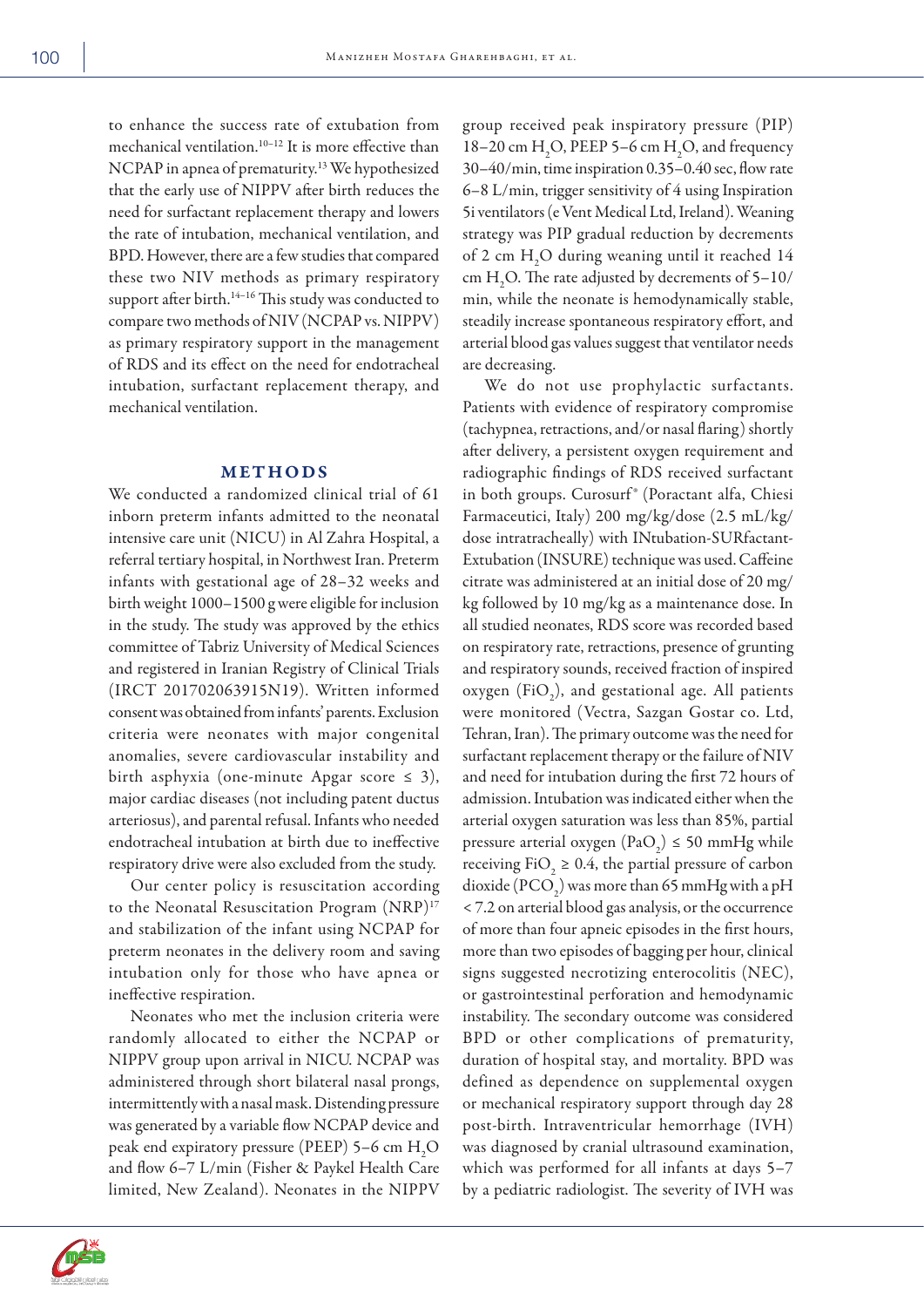determined based on classic grading as follows: grade I, hemorrhage limited to subependymal matrix germinal; grade II, hemorrhage in subependymal matrix germinal with extension into the ventricular system without lateral ventricular dilation; grade III, hemorrhage in subependymal matrix germinal with extension into the ventricular system with lateral ventricular dilation; and grade IV, hemorrhage in subependymal matrix germinal with extension into the brain tissue.

Pneumothorax was determined by presence of air in the pleural space in chest X-ray. Retinopathy of prematurity was diagnosed by an expert ophthalmologist by indirect ophthalmoscopic eye examination initiated 4–6 weeks after birth. All data were recorded by an experienced nurse who was not aware of the study objectives and patient's groups.

Statistical analyses were performed using SPSS Statistics (SPSS Inc. Released 2008. SPSS Statistics for Windows, Version 17.0. Chicago: SPSS Inc). Quantitative data were presented as mean and standard deviation, and qualitative data as frequency and percentage. Independent t-test were used for testing continuous normally distributed data. Categorical data were compared between groups using chi-square or Fisher's exact test. Two tailed tests were used and a *p*-value < 0.005 was considered statistically significant. Odds ratio (OR) with 95% confidence interval (CI) were determined for predictors of complications in both groups.

## RESULTS

A total of 110 preterm infants with RDS were admitted to NICU between January 2017 and September 2017. Seventy-four infants met the inclusion criteria. Thirteen patients were excluded from the study because of major congenital anomalies (three cases), no parental consent (two cases), and intubation before arrival to NICU (five cases). In three infants the same distending pressure was not continued after surfactant administration. A total of 61 neonates were enrolled in the study (30 patients in NIPPV group and 31 neonates in NCPAP group). The mean gestational age and birth weight of enrolled infants were 29.3±1.4 weeks and  $1272.0\pm186.0$  g, respectively [Table 1]. The most common risk factor in both groups was maternal pre-eclampsia, followed by premature rupture of membranes, multiple gestation, diabetes mellitus,

Table 1: Demographic characteristics of studied neonates receiving nasal continuous positive airway pressure (NCPAP) or nasal intermittent positive pressure ventilation (NIPPV).

| <b>Characteristics</b>          | <b>NIPPV</b><br>group<br>$n = 30$ | <b>NCPAP</b><br>group<br>$n = 31$ | p-value |
|---------------------------------|-----------------------------------|-----------------------------------|---------|
| Birth weight, g                 | $1301.0 +$<br>167.0               | $1246.0 +$<br>201.0               | 0.240   |
| Gestation age,<br>weeks         | $30.4 \pm 1.3$                    | $29.8 \pm 1.7$                    | 0.130   |
| Gender                          |                                   |                                   |         |
| Male, $n$ $(\%)$                | 11 (36.7)                         | 15 (48.4)                         | 0.350   |
| Delivery mode                   |                                   |                                   |         |
| Cesarean<br>section, $n$ $(\%)$ | 24(80.0)                          | 23(74.2)                          | 0.590   |
| Antenatal<br>steroids           |                                   |                                   |         |
| Not received                    | 1(3.3)                            | 2(6.5)                            | 0.009   |
| One dose                        | 19(63.3)                          | 11(35.5)                          |         |
| Two doses                       | 9(30.0)                           | 18(58.1)                          |         |

and placenta abruption,  $p = 0.310$  [Table 2]. The fraction of oxygen needed for maintaining oxygen saturation 90–95% and RDS score are shown in Table 3. The primary outcome was intubation and mechanical ventilation in seven patients (11.5%); five (16.7%) cases in the NIPPV group and two  $(6.5\%)$  cases in the NCPAP group, OR = 2.90 (95%) CI:  $0.51 - 16.27$ ,  $p = 0.250$ ).

Surfactant replacement therapy was done in 34 neonates (55.7%): 15 (44.1%) in the NIPPV group and 19 (55.8%) in the NCPAP group,  $OR = 1.58$ (95% CI: 0.57–4.37, *p =* 0.370). A second dose of surfactant was needed in eight neonates (13.1%): five (16.6%) in the NIPPV group and three (9.6%) in NCPAP group, *p =* 0.370. One neonate in NCPAP group was treated with three doses of surfactant. The secondary outcome was complications of prematurity [Table 4]. No cases of NEC and severe IVH (grade III or IV) were determined in the NCPAP group.

The mean duration of hospitalization was 26.2±17.4 days in the NIPPV group and 38.4±19.2 days in the NCPAP group,  $p = 0.009$ . Ten neonates in NIPPV group (33.3%) and six in the NCPAP group (19.4%) had at least one apnea attack, OR = 2.08, (95% CI: 0.64–6.71, *p =* 0.21). Fifteen neonates (50.0%) in NIPPV group and 22 (71.0%) in NCPAP group were without complication, OR = 2.44, (95% CI: 0.85–7.02, *p =* 0.090). NIV failure was determined in seven neonates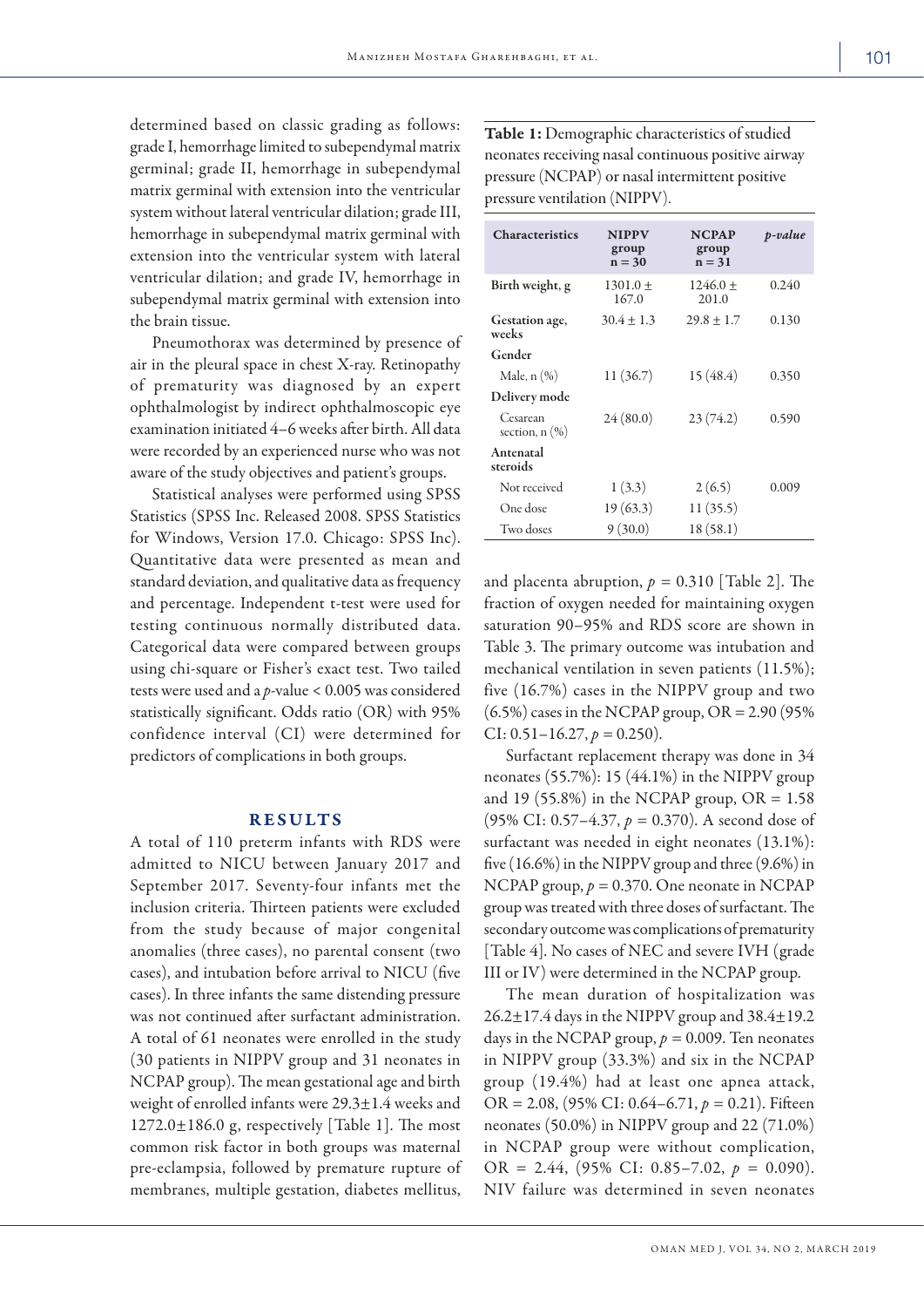| ٠<br><br>I<br>u,<br>۰. |  |
|------------------------|--|
|                        |  |

| <b>Risk factors</b> | NIPPV group<br>$n = 30$ | Percent | <b>NCPAP</b> group<br>$n = 31$ | Percent | p-value |
|---------------------|-------------------------|---------|--------------------------------|---------|---------|
| Pre-eclampsia       | 15                      | 50.0    | 18                             | 58.1    | 0.600   |
| Multiple gestation  | 3                       | 10.0    | 4                              | 12.9    | 1.000   |
| Diabetes mellitus   |                         | 3.3     |                                | 3.2     | 1.000   |
| <b>PROM</b>         | 6                       | 20.0    | 3                              | 9.7     | 0.300   |
| Placenta abruption  |                         | 3.3     | $\theta$                       | 0.0     | 0.490   |
| Hypothyroidism      |                         | 3.3     | $\theta$                       | 0.0     | 0.490   |

Table 2: Maternal risk factors in studied neonates receiving nasal continuous positive airway pressure (NCPAP) or nasal intermittent positive pressure ventilation (NIPPV).

*PROM: premature rupture of membranes.* 

Table 3: Respiratory parameters at admission and six hours after management in neonates receiving nasal continuous positive airway pressure (NCPAP) or nasal intermittent positive pressure ventilation (NIPPV).

| <b>Parameters</b> | <b>NIPPV</b><br>group<br>$n = 30$ | <b>NCPAP</b><br>group<br>$n = 31$ | <i>p</i> -value |
|-------------------|-----------------------------------|-----------------------------------|-----------------|
| <b>RDS</b> score  | $5.5 \pm 0.7$                     | $6.5 \pm 0.7$                     | 0.290           |
| Needed FiO,       |                                   |                                   |                 |
| Ar admission      | $0.5 \pm 0.1$                     | $0.4 \pm 0.1$                     | 0.240           |
| After six hours   | $0.3 \pm 0.1$                     | $0.3 \pm 0.1$                     | 0.710           |
| pH                |                                   |                                   |                 |
| Ar admission      | $7.0 + 0.1$                       | $6.9 \pm 0.1$                     | 0.320           |
| After six hours   | $7.3 \pm 0.3$                     | $7.3 \pm 0.2$                     | 0.180           |
| PCO,              |                                   |                                   |                 |
| At admission      | $48.2 \pm 9.0$                    | $47.9 \pm 12.1$                   | 0.910           |
| After six hours   | $35.6 \pm 8.1$                    | $38.0 \pm 10.6$                   | 0.330           |

three patients. In the remaining neonates that had NIV without the need for mechanical ventilation, 29 did not receive surfactant. Twenty-one neonates were treated with surfactant once, three cases twice, and one case three-times,  $p = 0.010$ .

[Table 5]. Surfactant replacement therapy was given to six neonates in the NIV failure group, twice in

# DISCUSSION

Use of NIPPV as primary respiratory support in comparison to early NCPAP decreases the duration of hospitalization significantly in preterm infants with a gestational age of 28–32 weeks who had RDS. Preterm neonates < 28 weeks gestation were not included in our study. A study of 76 preterm infants with similar gestational ages did not find a significant difference in hospitalization days

*RDS: respiratory distress syndrome; PCO2: partial pressure of carbon dioxide.*

Table 4: Comparison of complications of prematurity in neonates receiving nasal continuous positive airway pressure (NCPAP) or nasal intermittent positive pressure ventilation (NIPPV).

| Complications                   | NIPPV group<br>$n = 30$ | <b>NCPAP</b> group<br>$n = 31$ | <i>p</i> -value | Odds ratio | 95% Confidence<br>interval |
|---------------------------------|-------------------------|--------------------------------|-----------------|------------|----------------------------|
| Primary outcome                 |                         |                                |                 |            |                            |
| NIV failure, $n$ $(\%)$         | 5(16.7)                 | 2(6.5)                         | 0.250           | 2.90       | $0.51 - 16.27$             |
| Surfactant therapy, $n$ $(\%)$  | 15(50.0)                | 19(61.3)                       | 0.370           | 1.58       | $0.57 - 4.37$              |
| Secondary outcome               |                         |                                |                 |            |                            |
| NEC, $n$ $(\% )$                | 1(3.3)                  | 0(0.0)                         | 0.490           |            |                            |
| $ROP$ , $n$ $(\% )$             | 8(26.7)                 | 12(38.7)                       | 0.310           | 7.57       | $0.19 - 1.70$              |
| $BPD, n(\%)$                    | 2(6.7)                  | 8(25.8)                        | 0.080           | 0.20       | $0.04 - 1.06$              |
| IVH, $n$ $(\%)$                 | 3(10.0)                 | 0(0.0)                         | 0.110           |            |                            |
| PDA, $n$ $(\% )$                | 6(20.0)                 | 10(32.3)                       | 0.270           | 0.52       | $0.16 - 1.69$              |
| Pneumothorax, $n$ $(\%)$        | 1(3.3)                  | 0(0.0)                         | 0.490           |            |                            |
| Mortality, $n$ $(\%)$           | 1(3.3)                  | 0(0.0)                         | 0.490           |            |                            |
| Duration of hospital stay, days | $26.2 \pm 17.4$         | $38.4 \pm 19.2$                | 0.009           |            |                            |

*NIV: noninvasive ventilation; NEC: necrotizing enterocolitis; ROP: retinopathy of prematurity; BPD: bronchopulmonary dysplasia; IVH: intraventricular hemorrhage; PDA: patent ductus arteriosus.*

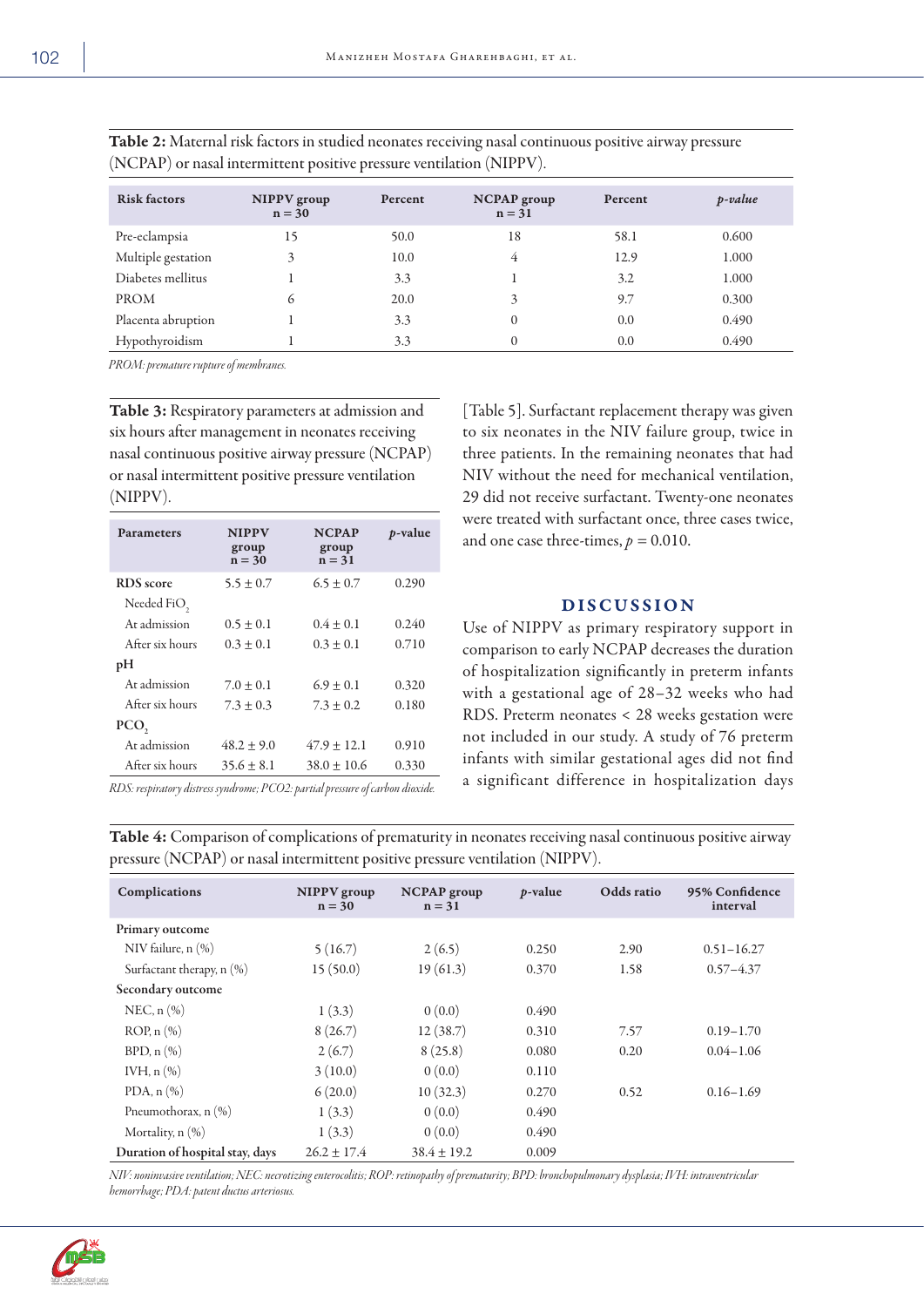| <b>Variables</b>                                | <b>NIV</b> failure<br>$n = 7$ | <b>NIV</b><br>responsive<br>$n = 54$ | <i>p</i> -value |  |  |
|-------------------------------------------------|-------------------------------|--------------------------------------|-----------------|--|--|
| <b>RDS</b> score                                | $6.5 \pm 0.9$                 | $5.4 \pm 0.6$                        | ${}_{0.001}$    |  |  |
| Gestation age, week                             | $29.2 + 1.2$                  | $29.4 \pm 1.4$                       | 0.350           |  |  |
| Birth weight, g                                 | $1255.0 \pm$<br>206.0         | $1275.0 +$<br>186.0                  | 0.770           |  |  |
| Gender, male/female                             | 6/1                           | 20/34                                | 0.030           |  |  |
| Antenatal steroids, $n\left(\frac{9}{6}\right)$ |                               |                                      |                 |  |  |
| Not received                                    | 2(28.6)                       | 11(20.4)                             | 0.620           |  |  |
| One dose                                        | 3(42.9)                       | 17(31.5)                             |                 |  |  |
| Two doses                                       | 2(28.6)                       | 26(48.1)                             |                 |  |  |

Table 5: Variables in neonates with noninvasive ventilation (NIV) failure.

*RDS: respiratory distress syndrome.*

between these two modes of NIV.15 On the other hand, another study showed significantly less duration of ventilation, oxygen supplementation, and hospitalization in preterm infants with gestation ages of 28-34 weeks supported by NIPPV.<sup>18</sup> It is suggested that NIPPV improves respiratory drive by increasing mean airway pressure, which allows recruitment of alveoli and decreases work of breathing.19

Studies that assessed NIPPV as a primary strategy to treat RDS reported improved carbon dioxide exchange. A study of 88 preterm infants randomly allocated to NIPPV and NCPAP groups as initial RDS treatment reported lower PCO<sub>2</sub> and fewer days of mechanical ventilation in the NIPPV group.<sup>20</sup> Consistent with present study, they did not find a decrease in the need for endotracheal intubation in the NIPPV group. They did not report the effect on mortality or BPD in their study.

On the other hand, a study of 84 preterm infants with 35 weeks gestational age who had clinical RDS randomized to NIPPV and NCPAP groups found a lesser rate of intubation in neonates that initially were stabilized by NIPPV. 21 In our study, although the need for intubation and mechanical ventilation was more common in the NIPPV group compared with the NCPAP group, the difference was not statistically significant. In one study, $22$  the rate of NIPPV failure in the first 72 hours of life in 31 neonates with a gestational age of 24–32 weeks was 67%. It was 16.7% in our study. This low failure rate may be explained by the fact that the INSURE procedure for surfactant administration is routine in our center. In our study, neonates with NIV failure had higher RDS score than patients successfully managed by NIV.

A large randomized controlled trial consisting of more than 1000 neonates < 30 weeks gestational age and weighing < 1000 g at birth did not show any advantage of NIPPV over NCPAP either as a means of early respiratory support to treat RDS or to facilitate extubation.<sup>22</sup> This finding is supported by another multicenter study.<sup>23</sup>

The incidence of BPD in our study was 6.7% in the NIPPV group compared to 25.7% in NCPAP group, which is consistent with another study.<sup>21</sup> The different findings in various studies may be due to the heterogeneity of the study population with respect to wide range of gestational ages and birth weights, severity of RDS, the criteria for intubation and surfactant administration, weaning protocols, different devices used for NIV, and use of synchronization. We recommend future studies with larger number of patients with different gestational ages.

Only one neonate in the NIPPV group developed pneumothorax and needed a chest tube inserted. A neonate in the NIPPV group died due to pulmonary hemorrhage. Based on our findings, NIPPV and NCPAP are similarly effective as initial respiratory support in preterm infants in reducing the need for mechanical ventilation and surfactant replacement therapy.

# **CONCLUSION**

The need for intubation and mechanical ventilation is similar among preterm infants supported by NIPPV and NCPAP within the first hours of life. NIPPV is a safe mode of NIV and is more effective in reducing the duration of hospitalization and occurrence of BPD than neonates supported by NCPAP. In neonates with high RDS score, NIV failure may be anticipated.

#### *Disclosure*

The authors declared no conflicts of interest. No funding was received for this study.

### *Acknowledgements*

We thank the NICU nurses involved in the care of study infants. We also thank Mrs. Seyyed-Shomari for her valuable help.

# references

1. Committee on Fetus and Newborn; American Academy of